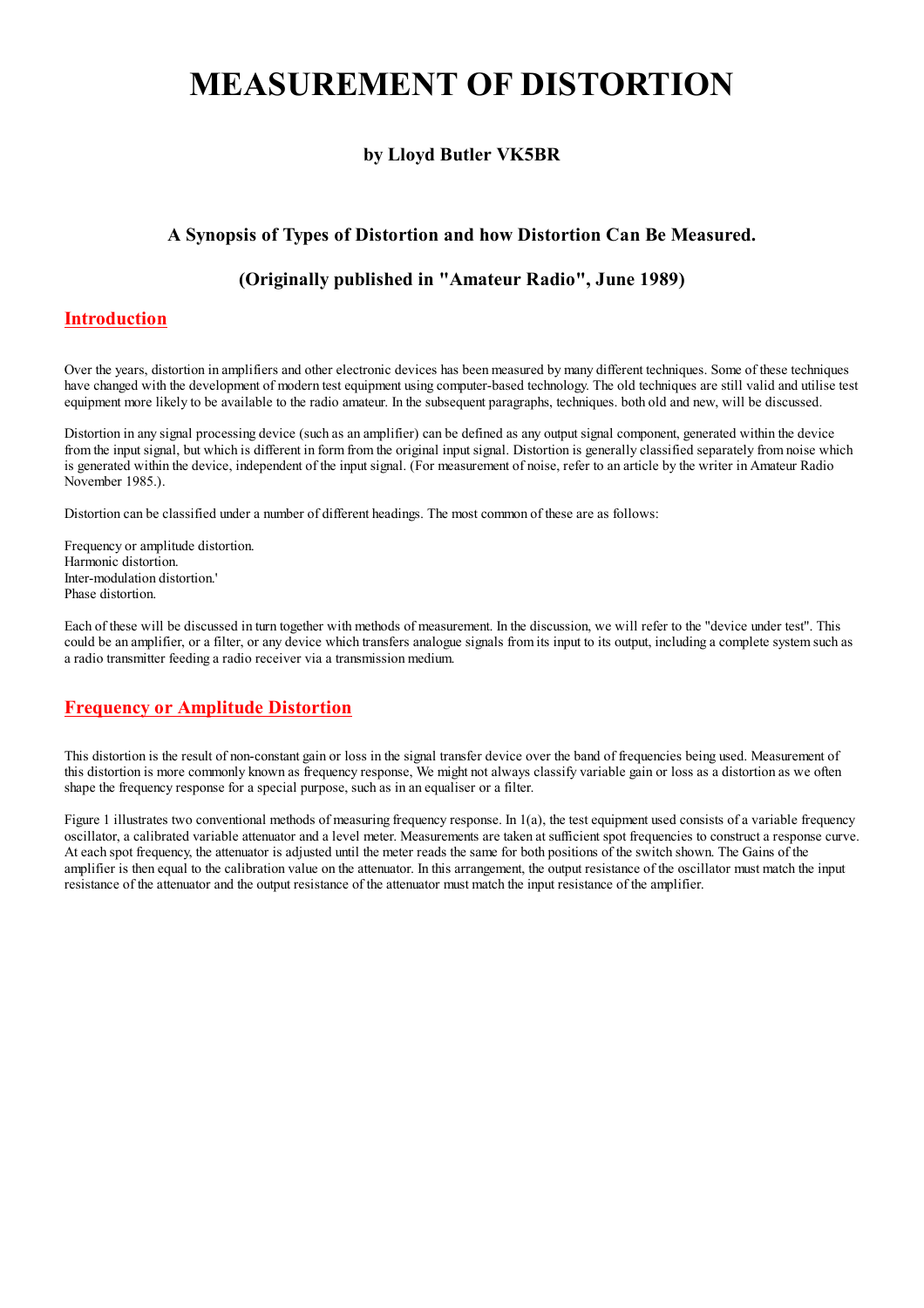

In Figure 1 (b), the voltage calibration of a cathode ray oscilloscope  $(CRO)$  is utilised to measure input and output signal voltages. At each spot frequency, the voltage gain is calculated from the ratio of output to input voltage and converted to decibel form for plotting the response curve.



Figure 2 illustrates a method of plotting frequency response on a modern spectrum analyser. A sweep generator drives a variable frequency oscillator and a variable bandpass filter which has its centre frequency synchronised to the frequency of the oscillator. The frequency is swept over the band required for the test. The oscillator is fed through the device under test and then through the filter to display output level on the Y axis of a cathode ray tube. The X axis is controlled by the sweep source so that a display of output level versus fre-quency is obtained. Modern analysers provide a computer bus across which a programmable plotter can be connected. Using this equipment, a permanent record can be automatically obtained.

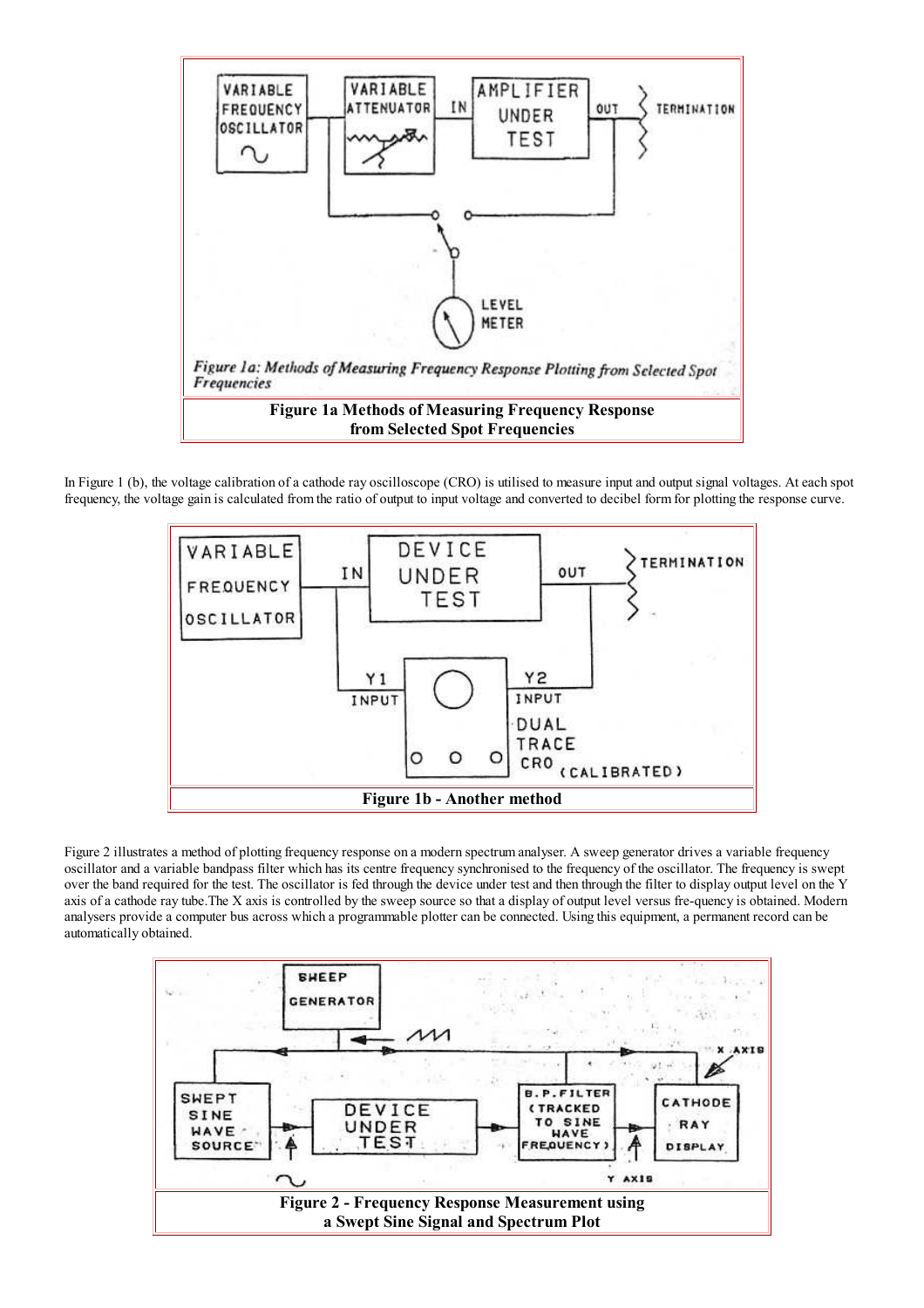Another method, shown in Figure 3, is to feed white noise to the input of the device under test. The white noise has a uniform spectrum and hence the noise at the device output has a spectrum which images the response of the device. The output is plotted by a spectrum analyser or a dynamic signal (to be discussed later).



# **Sqare Wave Testing**

One method of assessing frequency response (and sometimes other characteristics) is to feed a square wave to the input of the device under test and examine its output on a CRO. Since the square wave is made up of a fundamental frequency and all odd harmonics, theoretically to infinity. and deficiency within the frequency spectrum, from the fundamental upwards, shows a change in the waveform. The test is subjective rather than precise but gives a good indication of the response.

For typical waveforms, including what were figures 4 to 6 (previously in this original article), now refer to Waveform and Spectrum Analysis,  $ref9$ 

#### **Harmonic Distortion**

Harmonic distortion in any signal transmission device results from non-linearity in the device transfer characteristic. Additional frequency components, harmonically related to frequencies fed into the input, appear at the output in addition to the reproduction of the original input components.

Measurement of harmonic distortion can be carried out by feeding a sine wave into the input of the device and separating the sine wave from its harmonics at the output. Distortion is measured as the ratio of harmonic level to the level of the fundamental frequency. This is usually expressed as a percentage but sometimes also expressed as a decibel.

## **Sine Wave Testing**

Subjective testing for harmonic distortion can be carried out by feeding a good sine wave signal into the device under test and examining the device output on a CRO. Quite low values of distortion can be detected in this way.

Some idea of the order of the harmonic can often be determined from the shape of the waveform. For typical waveforms, including what were figures 7 to 10 (previously in this original article), now refer to **Waveform and Spectrum Analysis**, ref 9.

# **Distortion Meters**

One type of distortion meter, of early vintage, is illustrated in Figure 11. The input of the device under test is fed with a sine wave source and the device output fed to a vacuum tube voltmeter (VTVM) to record a reference level. The VTVM is then connected via a bridged-T rejection filter which is adjusted to balance out the fundamental frequency. The VTVM now records the level of harmonic components and the ratio of this reading to the first reading, expressed as a percentage, is the percent harmonic distortion. To be precise, the meter actually reads distortion plus noise and noise should be taken into account if the noise level is approaching the level of harmonic component. Figure 12 illustrates the sharpness of the rejection filter and its ability to allow resolution of distortion components nearly 100 dB down. Because of the tunable filter,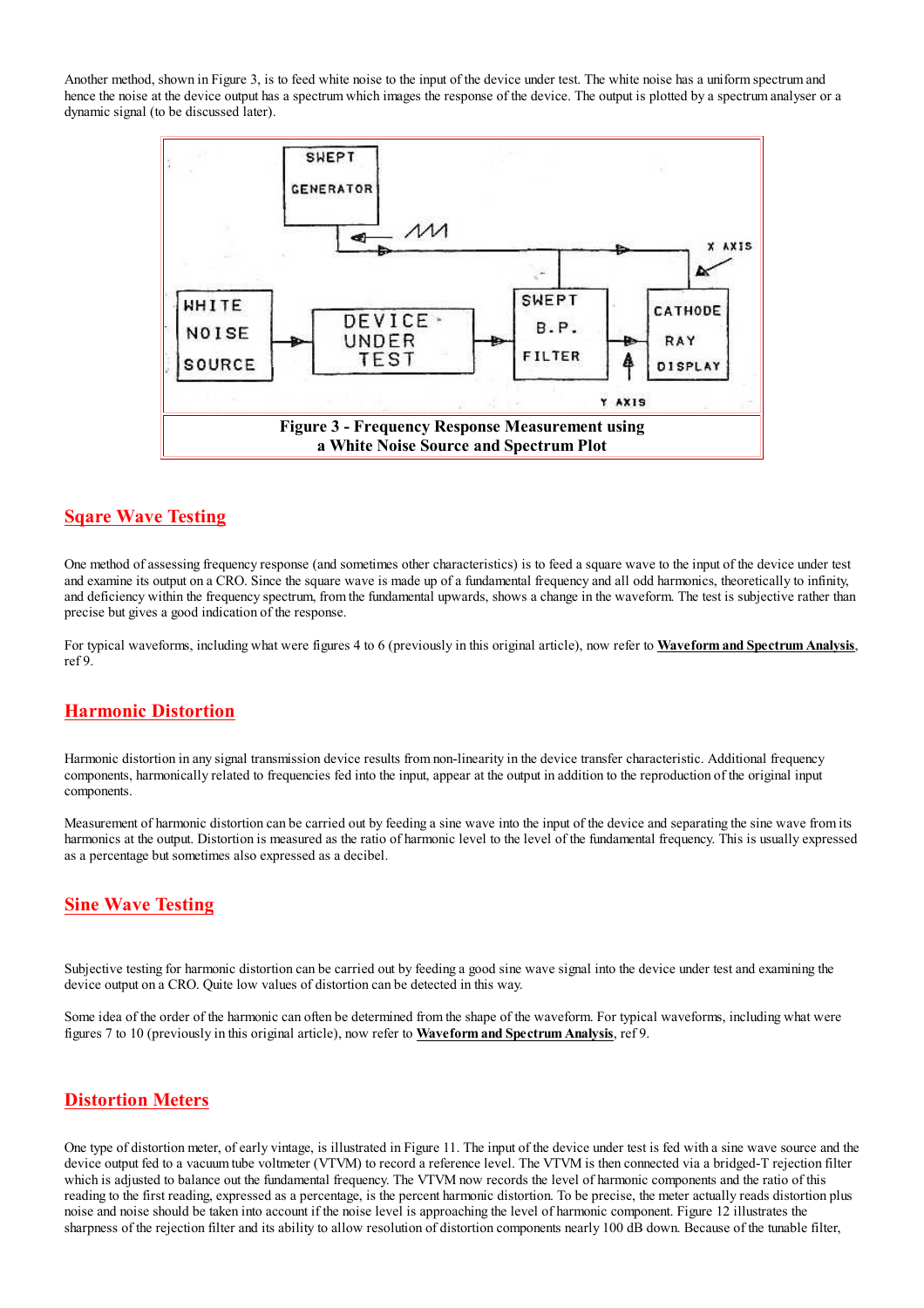the instrument can measure distortion using a wide range of fundamental frequencies. Another early type of distortion meter used a fixed oscillator source of 400 Hz and a fixed high pass filter to separate the harmonic components from the 400 Hz fundamental. It had one advantage in rejecting 50 and 100 Hz hum noise components which could be a nuisance if present when using the previous instrument described.



Whilst measurement of total harmonic distortion satisifies a general performance assessment, there is also a need to examine the individual levels of the various harmonic components. An early type of instrument used to separate these components was called a wave analyser. Figures 13 and 14 show a wave analyser of the heterodyne type. The unit operates much like a superheterodyne receiver using a variable frequency oscillator which is heterodyned with the fundamental, or the selected harmonic, to obtain a difference frequency of 50 kHz. The difference frequency is fed through a 50 kHz narrow band crystal filter to reject all other heterodyned components and then coupled to a VTVM for measurement of amplitude. The fundamental and harmonics are selected in turn by adjusting the oscillator frequency so that a composite table of the waveform components can be recorded.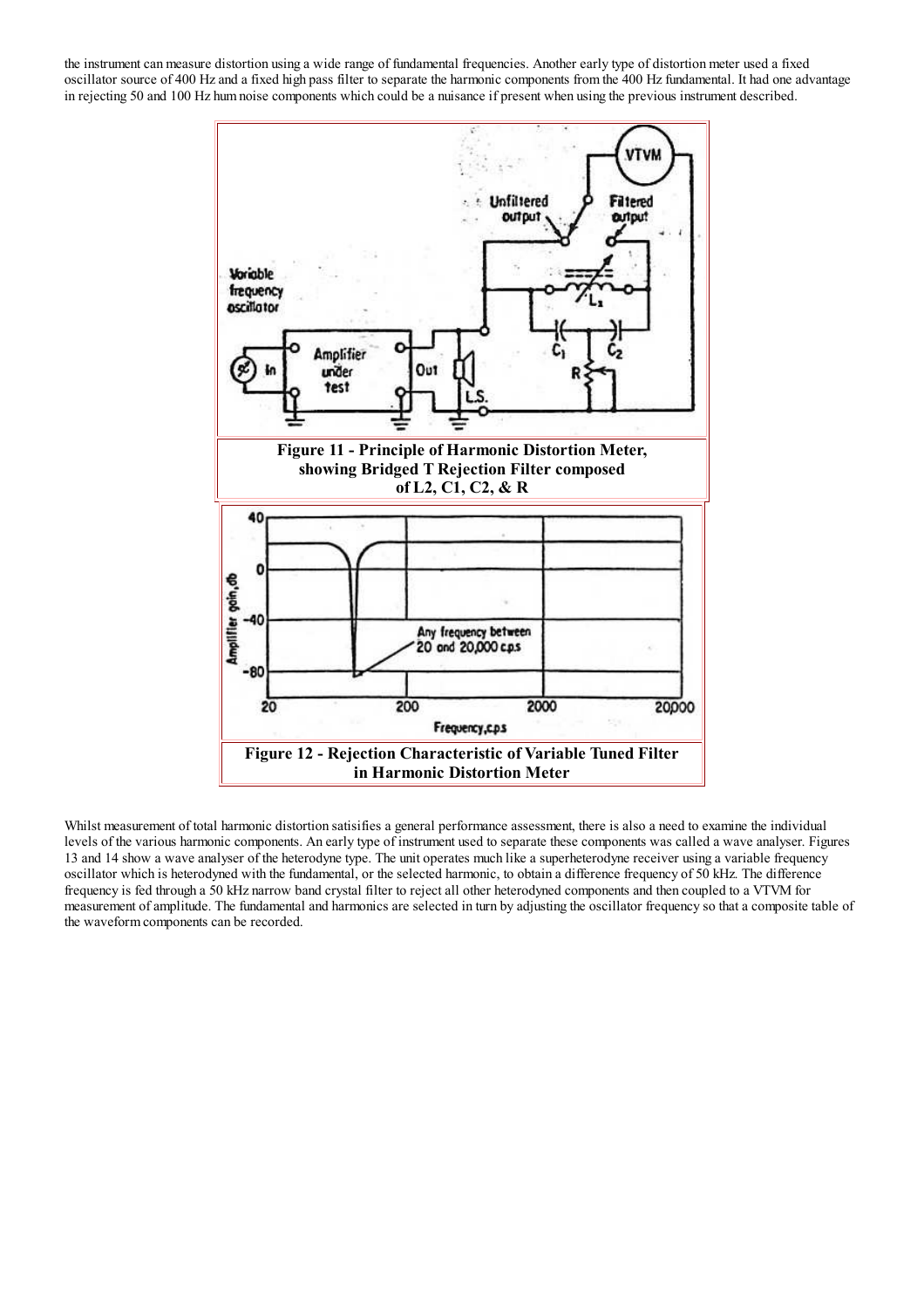

Total harmonic distortion (Dt) can be calculated from the individual harmonic component levels H2, H3, H4, H5 etc, as follows:

 $D_t = \sqrt{(H2^2 + H3^2 + H4^4 + H5^2 + \dots \text{ etc})}$ 

Distortion percent =  $100 \text{.} D_f/V_f$ , where  $V_f$  = level of fundamental

These early type of of distortion meters and the wave analyser described were made essentially for the audio frequency spectrum but there is no reason why the principles involved could not be applied at higher frequencies.

Another method of resolving the individual levels of the fundamental frequency and its harmonics is to display them on a spectrum analyser. Figure 15 shows a modern programmable version of the spectrum analyser made by Hewlett Packard. A typical plot, made on this versatile machine and displaying the various component levels, is shown in Figure 16. Other examples of how this type of machine can display waveform components and measure frequency response, can be seen in the article Waveform and Spectrum Analysis, ref 9.



A further machine, used to display a composite spectrum, is the Dynamic Signal Analyser, shown in Figure 17. Whilst it can plot a display similar to the spectrum analyser, it functions on a completely different principle. A complex waveform can be resolved into its individual frequency components by a mathematical process called Fourier Analysis. The machine makes use of an internal computing system to achieve this process using an algorithm called Fast Fourier Transform. The machine can carry out a multitude of complex signal processing functions far beyond the scope of this article. Figure 18 shows a spectrum plot, made by the machine, which was set up to measure harmonic distortion. Observe how the harmonics have been separated form the noise components and each flagged on the display by an arrow. The machine has also worked out the total harmonic distortion and printed out its value at the top of the display (THD =  $-46dB$ ).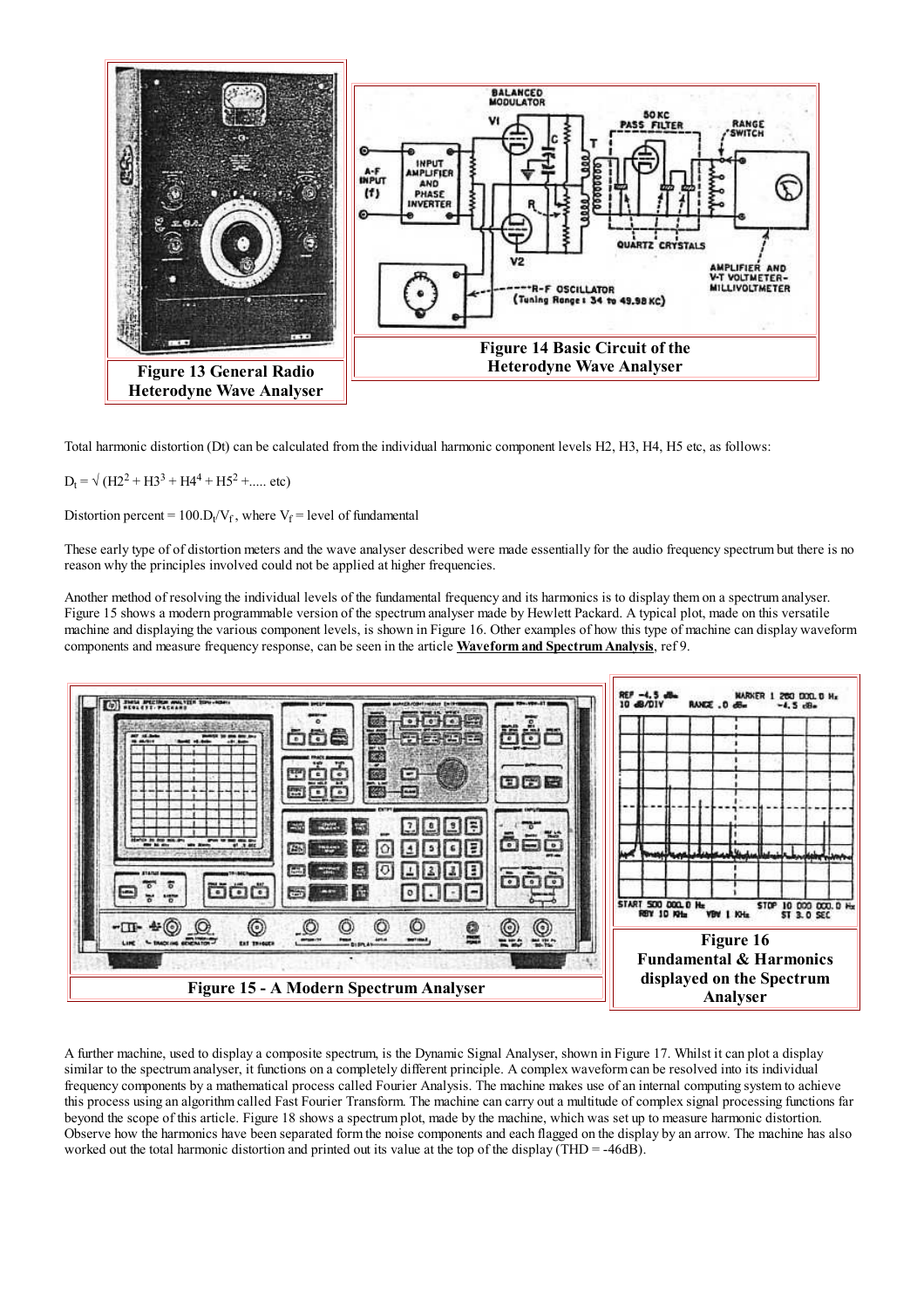

# **Intermodulaton Distortion**

If any form of non-linearity exists in a signal processing device, intermodulation products are generated when two or more individual frequency components are fed through the device. Two individual frequencies generate two additional components equal to their sum and difference frequencies plus, to a lesser extent, more complex products involving harmonics of the two frequencies.

Intermodulation distortion is measured by feeding two different frequency sine waves to the device input and separating out the intermodulation components from the primary frequencies at the output. The relative level of intermodulation components to primary frequencies is a measure of the degree of intermodulation.



A method of measurement is illustrated in Figure 19(a). Two sine wave signals at a frequency within the operating spectrum are fed to the input of the device under test. One signal is a high frequency (fo) and the other is a low frequency  $(\text{fm})$ . The output of the device is coupled to a calibrated CRO via a high pass filter which rejects the lowerfrequency (fm). If intermodulation occurs, the CRO displays a typical amplitude modulated waveform in which fm modulates carrier fo. Referring to Figure 19(b), percentage intermodulation equals the ratio of modulation amplitude (Em) to carrier amplitude (Ec), multiplied by 100. This is scaled off from the CRO display, as follows:

Percent intermodulation = 100.Em/Ec, [or from the diagram, % Intermod. =  $100.(a - b)/2(a + b)$ ]

To make the intermodulation easier to resolve, it has been past practice to feed signal fm into the device at four times the level of fo. In audio work, standard frequencies used have been fm =  $60$  Hz and fo = 3000 Hz.

Another method of measuring the inter-modulation distortion is to examine, on a spectrum analyser, the relative levels of either sideband component,  $(fo + fm)$  or  $(fo - fm)$ , relative to fo. for one pair of side frequencies, the distortion is calculated as follows: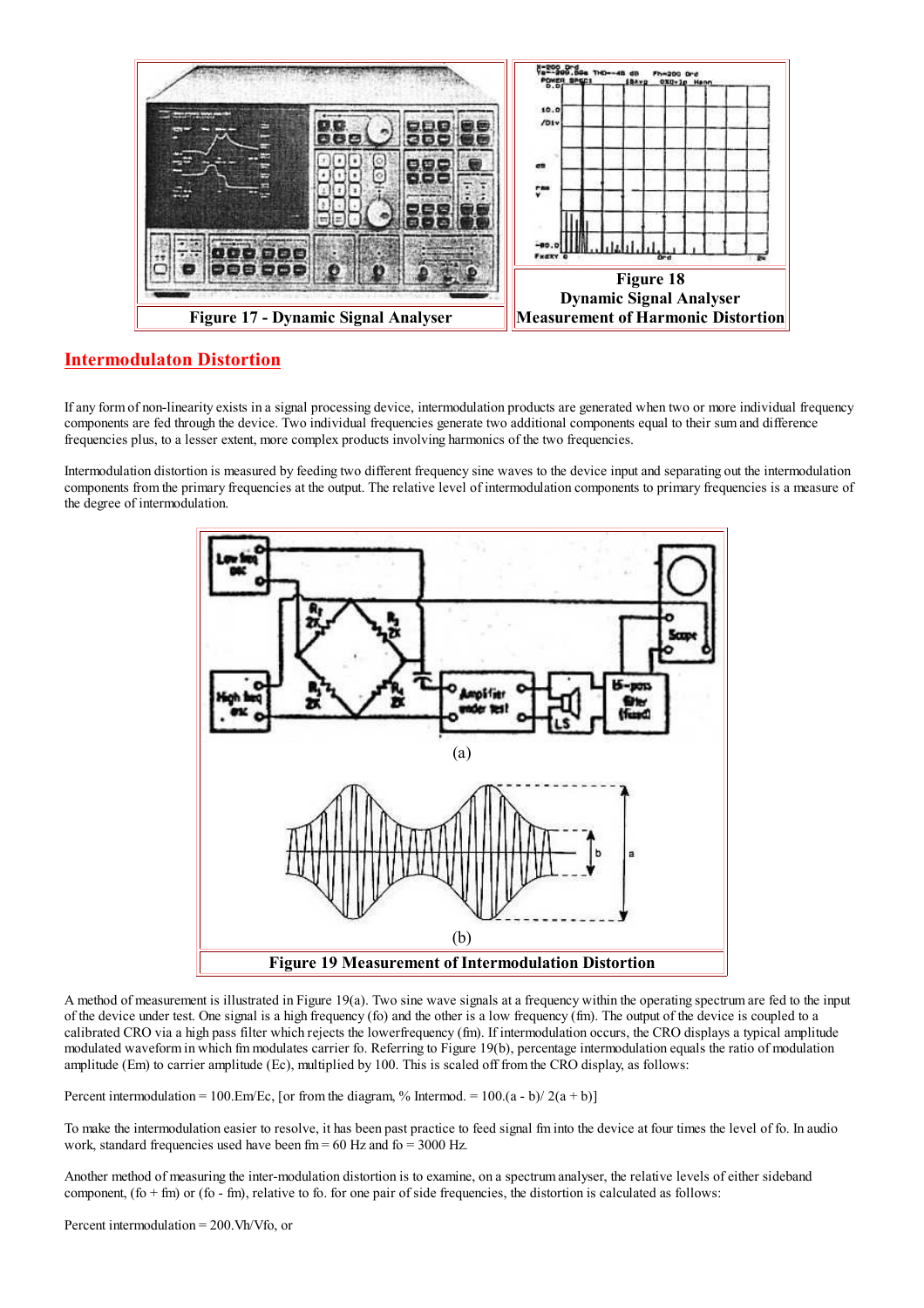where Vh and Vi = sideband component levels and  $Vf_0 = level of f_0$ 

For further detail on intermodulation components and how intermodulation distortion is measured, refer to Intermodulation Performance and Measurement - Lloyd Butler VK5BR, ref 8.

#### **Measurement of Phase Shift**

Before discussing phase distortion, we will introduce the subject of phase and the means of measuring phase delay of a sine wave through a signal processing device. One method of measurement is to use the CRO to obtain what are called Lissajous figures. These are obtained by bridging the input of the device across the X plates input and the output of the device across the Y plates input. This method of connection was also previously discussed under the heading of sine wave testing. Typical Lissajous figures are shown in Figure 20. The phase angle is derived from sine  $\theta$  which in turn is equal to the ratio of the Y intercept to the Y maximum (as explained by the diagram).



There are various methods used to directly measure phase. The digital phase meter (Figure 21) is one such example. In this instrument, the two sine wave signals to be compared are first amplified considerably and then clipped to form square waves. The square waves are fed to a three nand gate logic circuit, the output of which is connected to a milliam meter circuit calibrated to read full scale, corresponding to 180 degrees phase shift, when a continuous one is at the logic output. For zero phase shift, the logic output is a continuous zero and the meter reads zero degrees. Tounderstand the logic, carefully examine the waveform timing diagram, Figure 22. For phase differences between 0 and 180 degrees, the average current through the meter is directly proportional to the phase difference and hence the scale of the meter is linear.

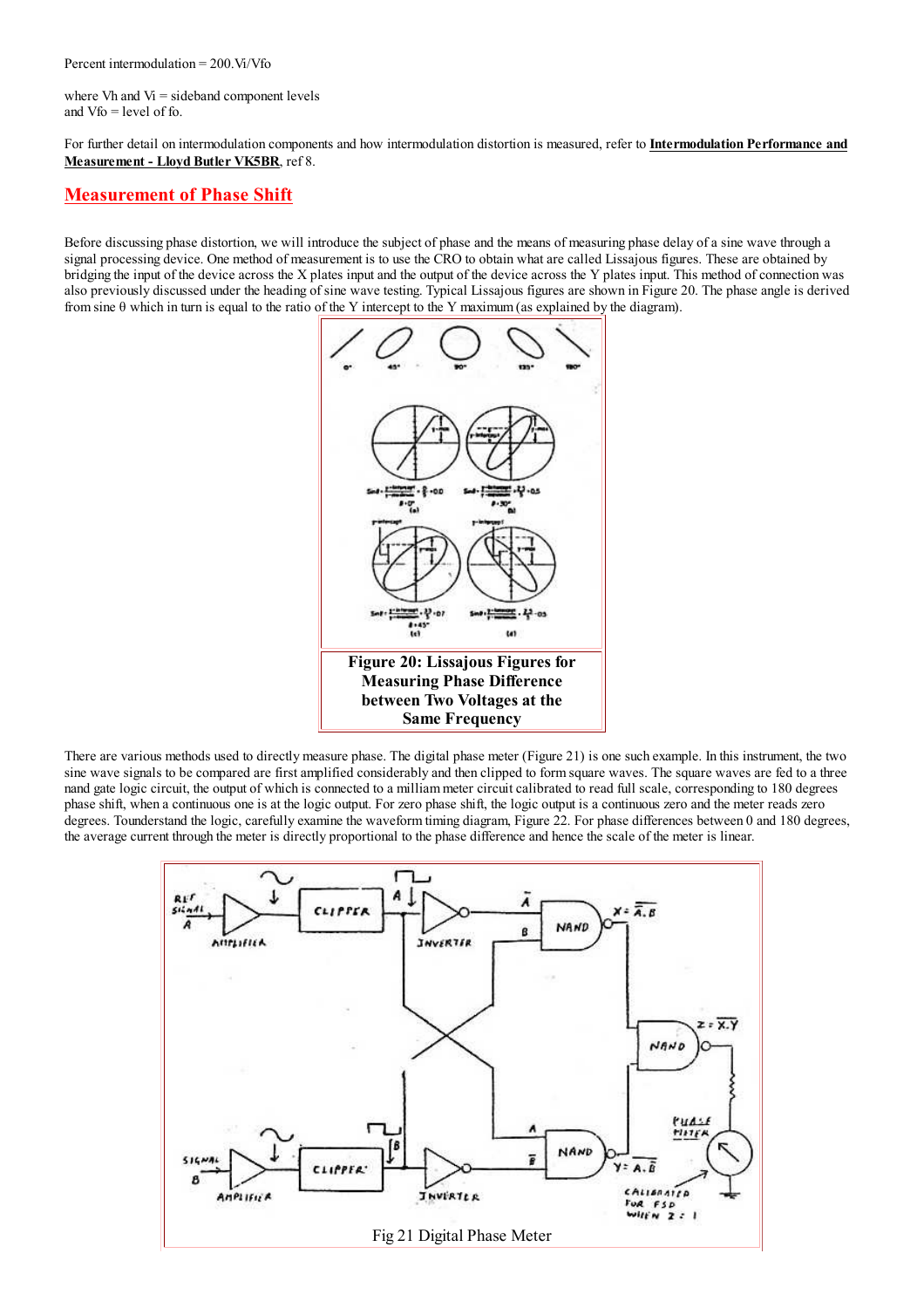

# **Phase Distortion**

Transmission circuits and networks with reactive elements almost always introduce different phase delays for different frequencies. There is no problem if there is a linear phase characteristic, ie phase shift is directly proportional to frequency. The ratio of change in phase to change in frequency is given the name of Group Delay  $(Tg)$  which is expressed as follows:

 $Tg = A0/360Af$ 

where  $AO =$  phase change in degrees and  $Af = frequency change in Hertz$ 

Variation in group delay over the signal passband is what causes signal distortion and this variation defines the phase distortion. Variation of group delay is not normally a problem in audio circuits but causes degradation of picture quality in video circuits and degradation of demodulated audio quality when present in frequency modulated (FM) signal circuits.

Figure 23 illustrates a response measurement taken on a bandpass filter using a series of amplifier stages with overcoupied double tuned transformers. The gain response looks good but observe the variation in group delay of 35 microseconds over the passband. Actually, this response is quite good and used in a narrow band FM system, produced distortion figures better than 60 dB down in the demodulated audio. This performance could not be achieved with good quality ladder ceramic filters of similar bandwidth. Such filters are notorious for their high ripple response and large variation in group delay over the passband.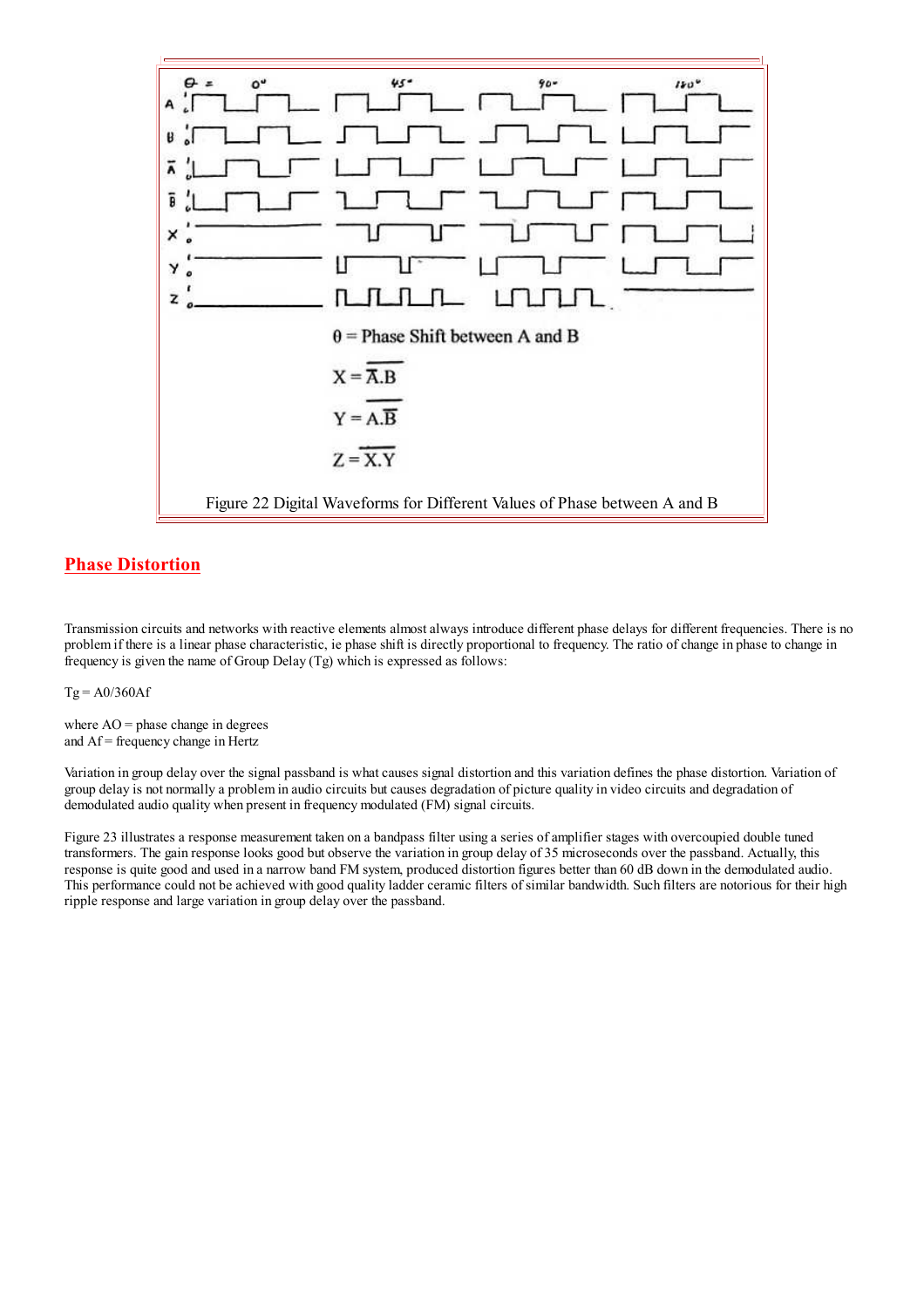

Group delay as a function of frequency can be plotted on automated instruments such as the HP 4192A impedance analyser. Group delay can also be measured on the HP Dynamic Signal Analyser but this instrument is limited to frequencies up to 100 kHz. Using more basic test equipment, phase shift can be measured at spot frequencies and a curve plotted of phase versus frequency. Ths slope of the curve (which is actually group delay) is scaled off around sections of the curve and a new curve, of group delay versus frequency, is then plotted.

## **Sine Squared Pules**

We have discussed square wave as a broadband test signal which has frequency components theoretically extending to infinity. For any signal transmission system which has a controlled bandwidth, such as a video circuit, it is more meaningful to use a band limited test signal, If a sine wave half cycle is squared, it forms the pulse shape shown in Figure 24 this pulse is known as a sine Squared Pulse or sometimes a Raised Cosine Pulse. If a train of such pulses have a half amplitude duration (HAD) equal to t and a pulse repetition frequency equal to fr, then a band of component frequencies is generated, commencing at a frequency fr and extending in multiples of fr, with a band limited spectrum as shown in Figure 26. Amplitude of the spectrum falls to half (6 dB) at a frequency equal to  $1/(2t)$  and falls to a null at a frequency equal to  $1/t$ . For a television video signal of 5 MHz bandwidth, values of  $t = 0.1$  microsecond and  $t = 0.2$  microsecond are used with fr equal to line time base frequency.

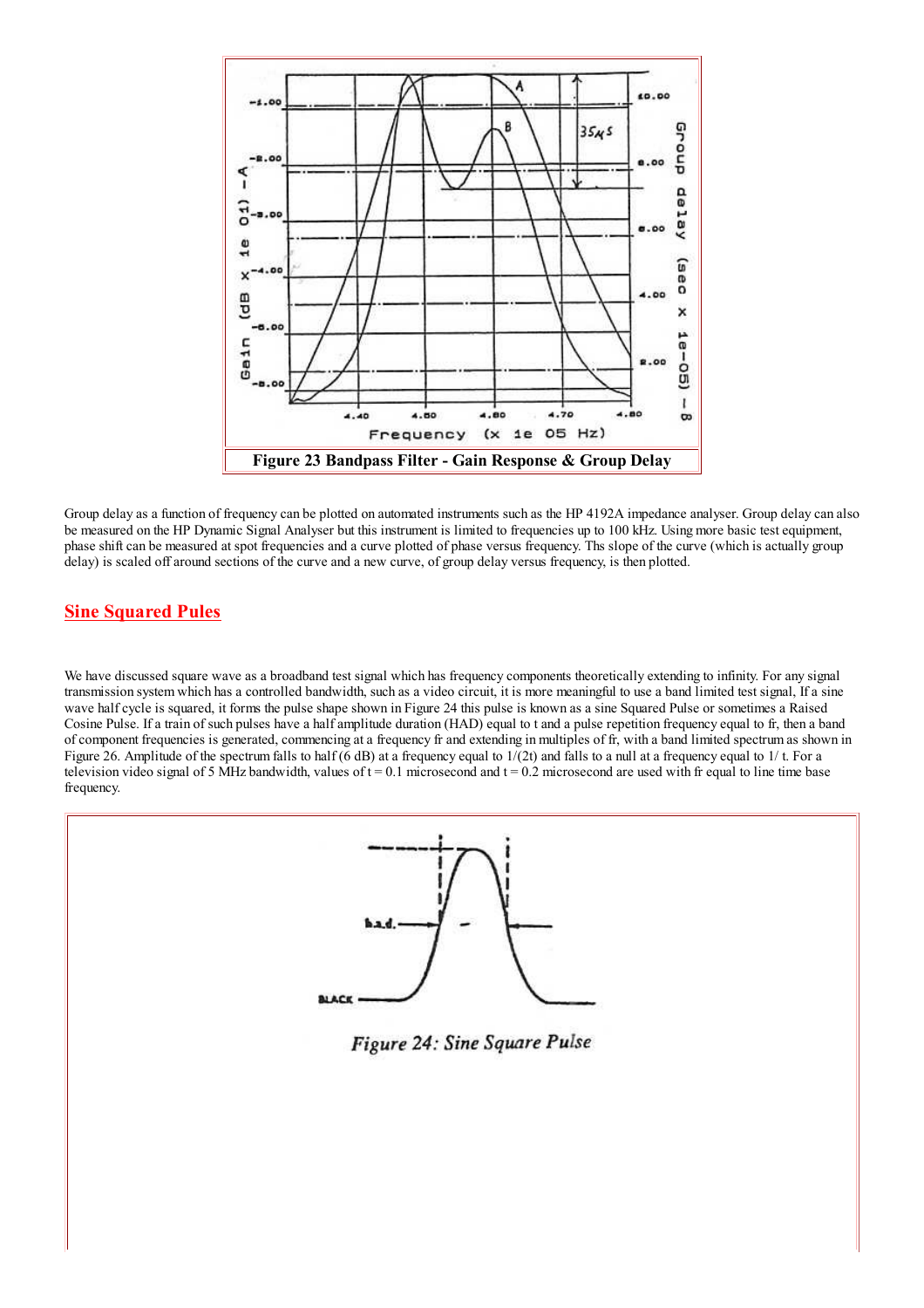

A method of generating a sine squared pulse is to feed a wide band squared pulse through a Thomson filter (Figure 25) which is specially designed to shape the signal to obtain the sine squared response.



To make use of the sine squared source, the pulse train is fed to the input of the transmission system or device under test and the output examined on a CRO. Figure  $27(a)$  shows the effect on the output when there is a loss of high frequencies accompanied by phase distortion. Figure  $27(b)$ shows loss of high frequencies on its own. Figure 27(c) shows phase distortion on its own. By carefully calibrating the graticule of the CRO screen, limits can be defined on the amount of deviation from the original waveform than can be accepted.



It is not intended that this article should extend into the realms of testing television video circuits although they have been referred to as an application where the sine squared pulse is used. It will be sufficient to say that a great deal of information concerning the bandwidth, low frequency response and linearity of a video signal can be obtained by studying the displayed picture of the standard television test pattern.